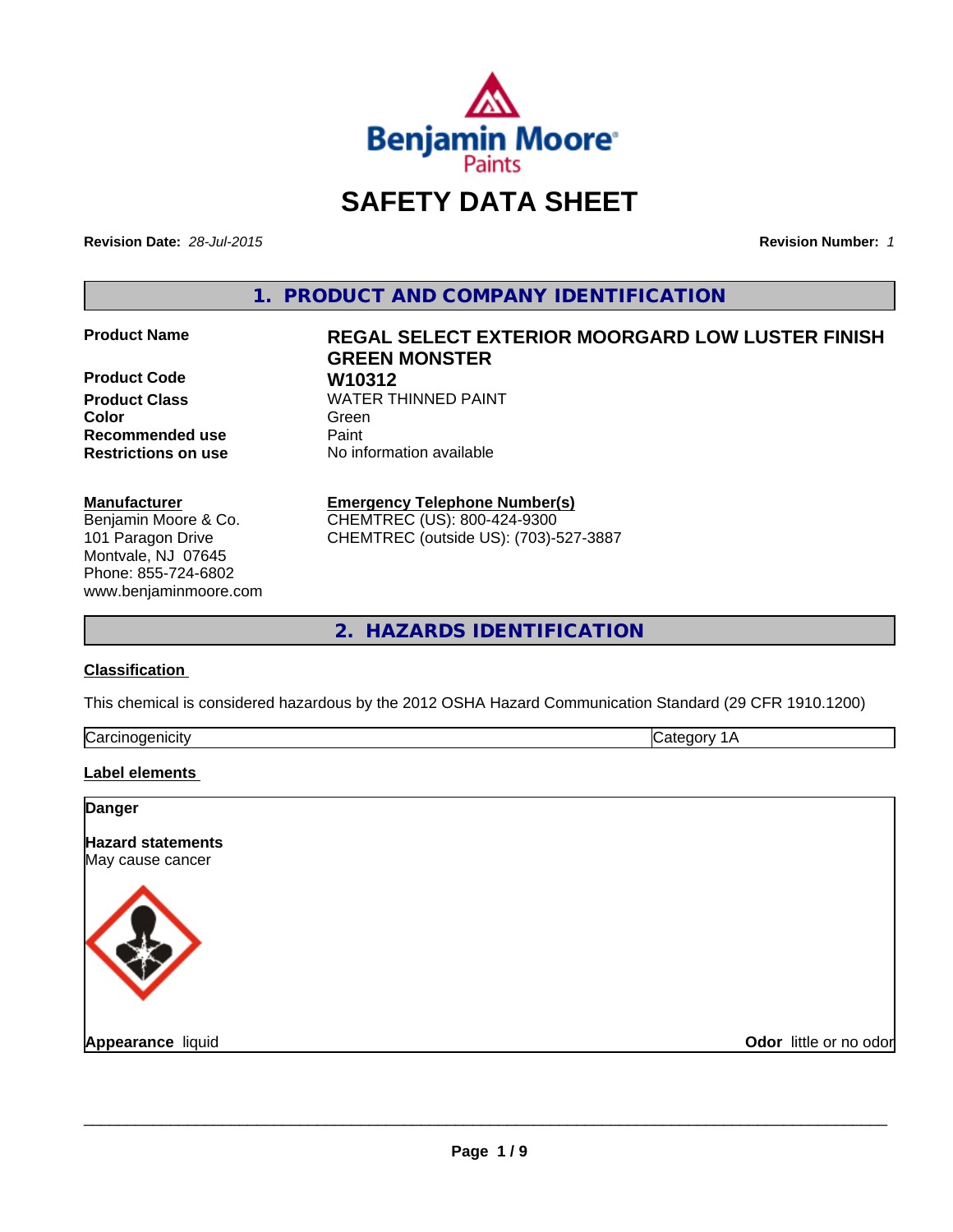# **Precautionary Statements - Prevention**

Obtain special instructions before use Do not handle until all safety precautions have been read and understood Use personal protective equipment as required

### **Precautionary Statements - Response**

If exposed or concerned get medical attention

### **Precautionary Statements - Storage**

Store locked up

#### **Precautionary Statements - Disposal**

Dispose of contents/container to an approved waste disposal plant

#### **Hazards not otherwise classified (HNOC)**

Not Applicable

#### **Other information**

No information available

# **3. COMPOSITION INFORMATION ON COMPONENTS**

\_\_\_\_\_\_\_\_\_\_\_\_\_\_\_\_\_\_\_\_\_\_\_\_\_\_\_\_\_\_\_\_\_\_\_\_\_\_\_\_\_\_\_\_\_\_\_\_\_\_\_\_\_\_\_\_\_\_\_\_\_\_\_\_\_\_\_\_\_\_\_\_\_\_\_\_\_\_\_\_\_\_\_\_\_\_\_\_\_\_\_\_\_

| <b>Chemical Name</b>            | <b>CAS-No</b> | Weight % (max) |
|---------------------------------|---------------|----------------|
| Silica, crystalline             | 14808-60-7    | 20             |
| Titanium dioxide                | 13463-67-7    |                |
| Zinc oxide                      | 1314-13-2     |                |
| Sodium C14-C16 olefin sulfonate | 68439-57-6    | 0.5            |
| Carbon black                    | 1333-86-4     | 0.5            |

|                                                  | 4. FIRST AID MEASURES                                                                              |
|--------------------------------------------------|----------------------------------------------------------------------------------------------------|
| <b>General Advice</b>                            | No hazards which require special first aid measures.                                               |
| <b>Eye Contact</b>                               | Rinse thoroughly with plenty of water for at least 15 minutes and consult a<br>physician.          |
| <b>Skin Contact</b>                              | Wash off immediately with soap and plenty of water removing all contaminated<br>clothes and shoes. |
| <b>Inhalation</b>                                | Move to fresh air. If symptoms persist, call a physician.                                          |
| Ingestion                                        | Clean mouth with water and afterwards drink plenty of water. Consult a physician<br>if necessary.  |
| <b>Most Important</b><br><b>Symptoms/Effects</b> | None known.                                                                                        |
| <b>Notes To Physician</b>                        | Treat symptomatically.                                                                             |
|                                                  | 5. FIRE-FIGHTING MEASURES                                                                          |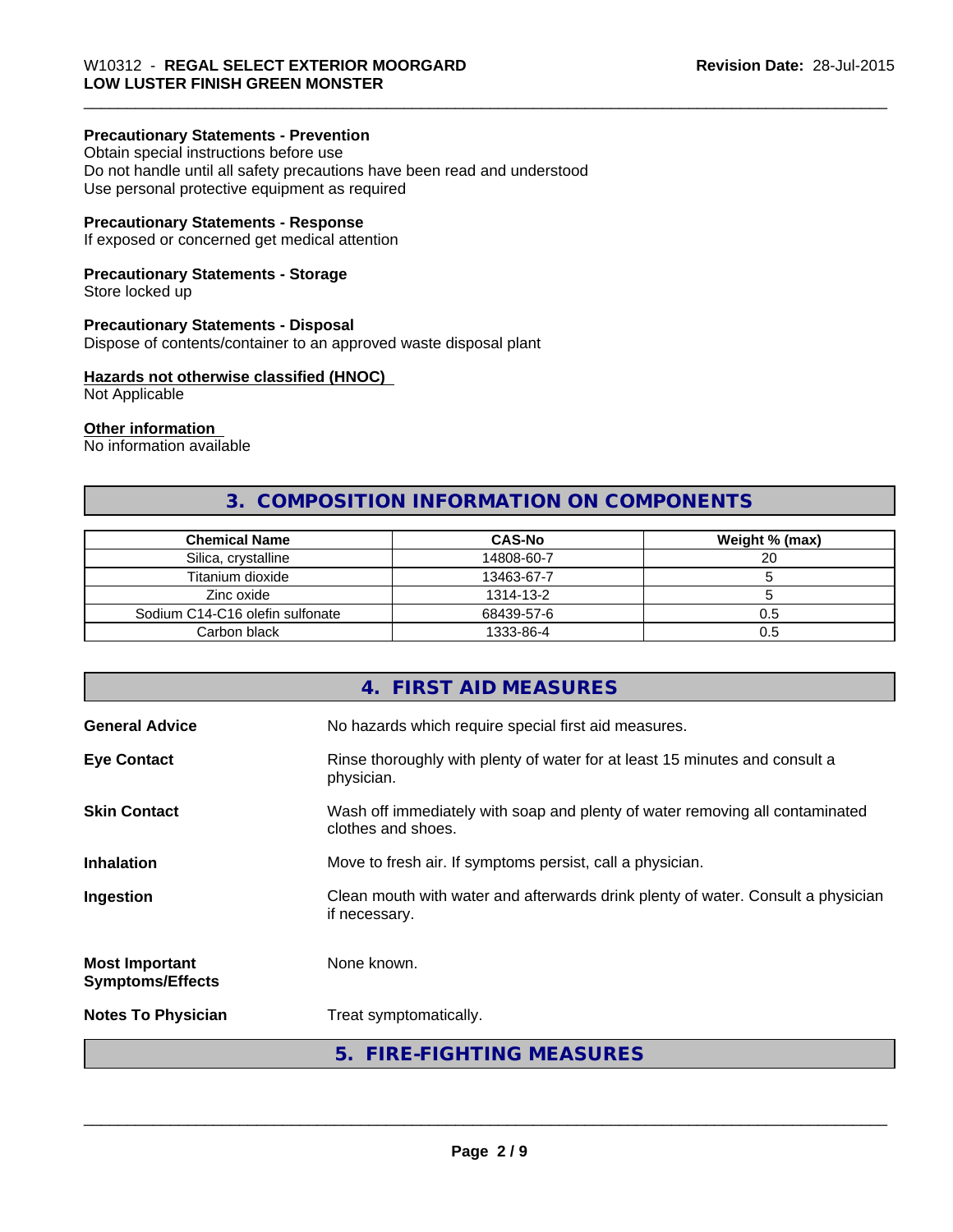| Use extinguishing measures that are appropriate to local<br>circumstances and the surrounding environment.                                   |
|----------------------------------------------------------------------------------------------------------------------------------------------|
| As in any fire, wear self-contained breathing apparatus<br>pressure-demand, MSHA/NIOSH (approved or equivalent)<br>and full protective gear. |
| Closed containers may rupture if exposed to fire or<br>extreme heat.                                                                         |
| No.                                                                                                                                          |
| No.                                                                                                                                          |
| Not applicable<br>Not applicable<br>Not applicable                                                                                           |
|                                                                                                                                              |
| Not applicable<br>Not applicable                                                                                                             |
| <b>Instability: 0</b><br><b>Special:</b> Not Applicable                                                                                      |
|                                                                                                                                              |

#### **NFPA Legend**

- 0 Not Hazardous
- 1 Slightly
- 2 Moderate
- 3 High
- 4 Severe

*The ratings assigned are only suggested ratings, the contractor/employer has ultimate responsibilities for NFPA ratings where this system is used.*

*Additional information regarding the NFPA rating system is available from the National Fire Protection Agency (NFPA) at www.nfpa.org.*

|                                  | 6. ACCIDENTAL RELEASE MEASURES                                                                                                                                                   |
|----------------------------------|----------------------------------------------------------------------------------------------------------------------------------------------------------------------------------|
| <b>Personal Precautions</b>      | Avoid contact with skin, eyes and clothing. Ensure adequate ventilation.                                                                                                         |
| <b>Other Information</b>         | Prevent further leakage or spillage if safe to do so.                                                                                                                            |
| <b>Environmental Precautions</b> | See Section 12 for additional Ecological Information.                                                                                                                            |
| <b>Methods For Clean-Up</b>      | Soak up with inert absorbent material. Sweep up and shovel into suitable<br>containers for disposal.                                                                             |
|                                  | 7. HANDLING AND STORAGE                                                                                                                                                          |
| Handling                         | Avoid contact with skin, eyes and clothing. Avoid breathing vapors, spray mists or<br>sanding dust. In case of insufficient ventilation, wear suitable respiratory<br>equipment. |
| <b>Storage</b>                   | Keep container tightly closed. Keep out of the reach of children.                                                                                                                |
|                                  |                                                                                                                                                                                  |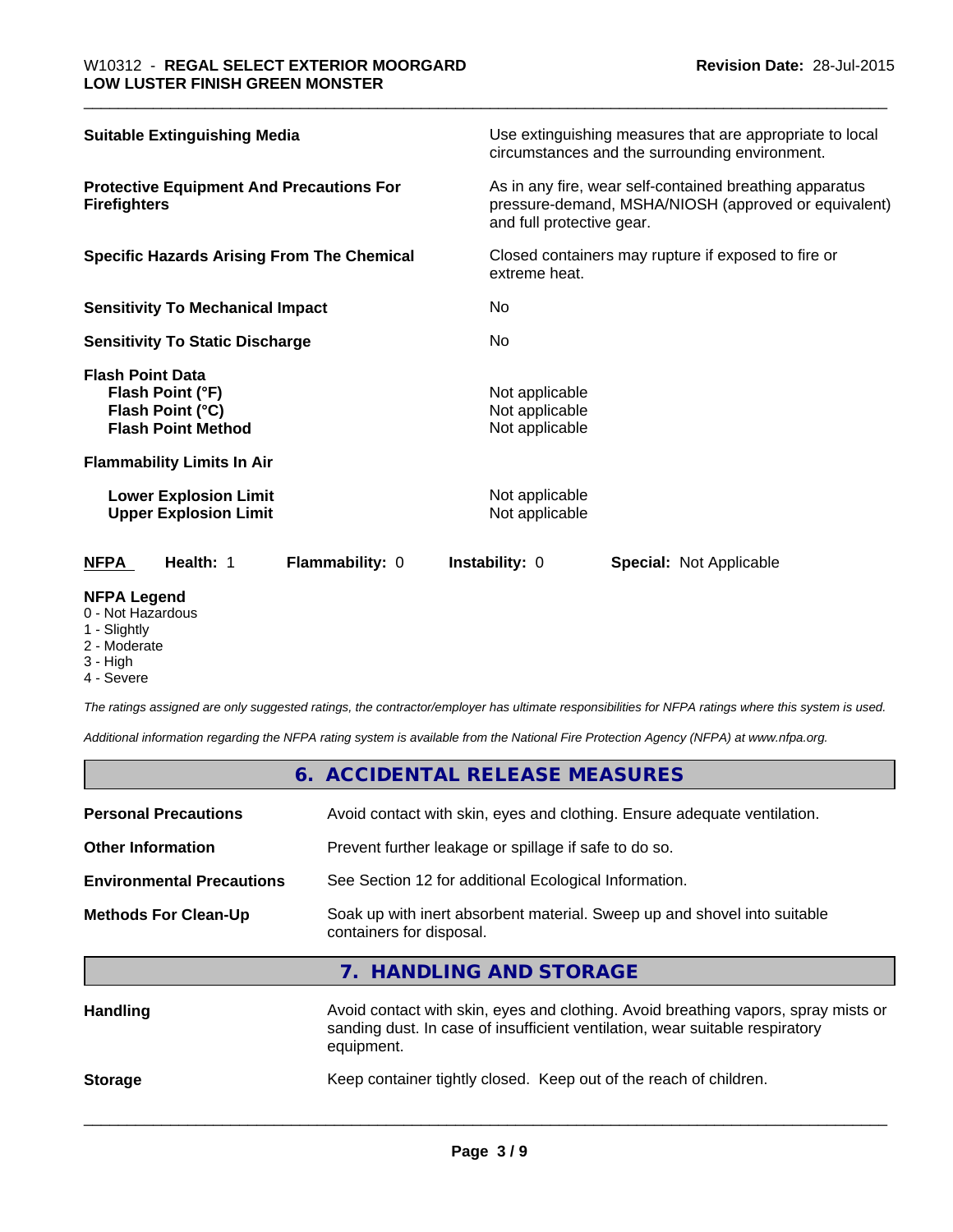**Incompatible Materials** No information available

# **8. EXPOSURE CONTROLS / PERSONAL PROTECTION**

\_\_\_\_\_\_\_\_\_\_\_\_\_\_\_\_\_\_\_\_\_\_\_\_\_\_\_\_\_\_\_\_\_\_\_\_\_\_\_\_\_\_\_\_\_\_\_\_\_\_\_\_\_\_\_\_\_\_\_\_\_\_\_\_\_\_\_\_\_\_\_\_\_\_\_\_\_\_\_\_\_\_\_\_\_\_\_\_\_\_\_\_\_

#### **Exposure Limits**

| <b>Chemical Name</b> | <b>ACGIH</b>                    | <b>OSHA</b>                                              |
|----------------------|---------------------------------|----------------------------------------------------------|
| Silica, crystalline  | $0.025$ mg/m <sup>3</sup> - TWA | respirable - $(10)/(%SiO2 + 2)$ mg/m <sup>3</sup><br>TWA |
|                      |                                 | respirable - $(250)/(%SiO2 + 5)$ mppcf                   |
|                      |                                 | <b>TWA</b>                                               |
|                      |                                 | total dust - $(30)/(%SiO2 + 2)$ mg/m <sup>3</sup>        |
|                      |                                 | TWA                                                      |
| Titanium dioxide     | 10 mg/m $3$ - TWA               | 15 mg/m $3$ - TWA                                        |
| Zinc oxide           | 2 mg/m <sup>3</sup> - TWA       | $5 \text{ mg/m}^3$ - TWA                                 |
|                      | 10 mg/m <sup>3</sup> - STEL     | 15 mg/m $3$ - TWA                                        |
| Carbon black         | $3.5 \text{ mg/m}^3$ - TWA      | $3.5 \text{ mg/m}^3$ - TWA                               |

#### **Legend**

ACGIH - American Conference of Governmental Industrial Hygienists Exposure Limits OSHA - Occupational Safety & Health Administration Exposure Limits N/E - Not Established

**Engineering Measures** Ensure adequate ventilation, especially in confined areas.

| <b>Personal Protective Equipment</b> |                                                                                                                                     |
|--------------------------------------|-------------------------------------------------------------------------------------------------------------------------------------|
| <b>Eye/Face Protection</b>           | Safety glasses with side-shields.                                                                                                   |
| <b>Skin Protection</b>               | Protective gloves and impervious clothing.                                                                                          |
| <b>Respiratory Protection</b>        | In case of insufficient ventilation wear suitable respiratory equipment.                                                            |
| <b>Hygiene Measures</b>              | Avoid contact with skin, eyes and clothing. Remove and wash contaminated<br>clothing before re-use. Wash thoroughly after handling. |

#### **9. PHYSICAL AND CHEMICAL PROPERTIES**

| $10.1 - 10.4$<br>Density (Ibs/gal)<br><b>Specific Gravity</b><br>$1.21 - 1.25$<br>No information available<br>рH<br>No information available<br><b>Viscosity (cps)</b><br>No information available<br><b>Solubility</b><br>No information available<br><b>Water Solubility</b><br>No information available<br><b>Evaporation Rate</b><br>No information available<br><b>Vapor Pressure</b><br>No information available<br><b>Vapor Density</b><br>Wt. % Solids<br>45 - 55<br>Vol. % Solids<br>$35 - 45$<br>45 - 55<br>Wt. % Volatiles<br>Vol. % Volatiles<br>$55 - 65$<br>< 50<br><b>VOC Regulatory Limit (g/L)</b><br>212<br><b>Boiling Point (°F)</b> | Appearance<br>Odor<br><b>Odor Threshold</b> | liquid<br>little or no odor<br>No information available |
|---------------------------------------------------------------------------------------------------------------------------------------------------------------------------------------------------------------------------------------------------------------------------------------------------------------------------------------------------------------------------------------------------------------------------------------------------------------------------------------------------------------------------------------------------------------------------------------------------------------------------------------------------------|---------------------------------------------|---------------------------------------------------------|
|---------------------------------------------------------------------------------------------------------------------------------------------------------------------------------------------------------------------------------------------------------------------------------------------------------------------------------------------------------------------------------------------------------------------------------------------------------------------------------------------------------------------------------------------------------------------------------------------------------------------------------------------------------|---------------------------------------------|---------------------------------------------------------|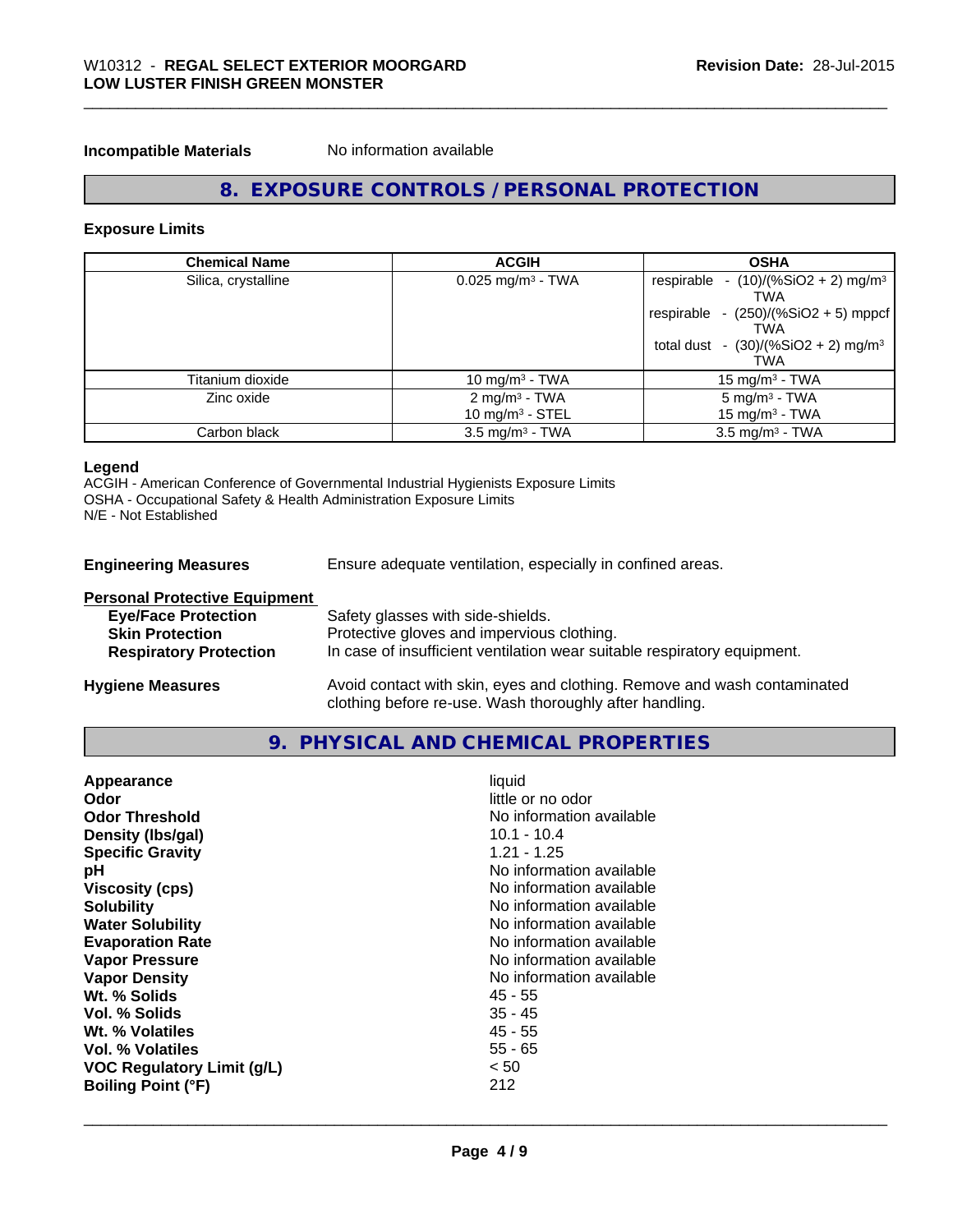**Boiling Point (°C)** 100<br> **Preezing Point (°F)** 100<br>
22 **Freezing Point (°F) Freezing Point (°C)** 0 **Flash Point (°F)**<br> **Flash Point (°C)**<br> **Flash Point (°C)**<br> **C Flash Point (°C)**<br> **Flash Point Method**<br> **Flash Point Method**<br> **CO Flash Point Method Flammability (solid, gas)** Not applicable Upper Explosion Limit **Upper Explosion Limit** Not applicable Not applicable Lower Explosion Limit Not applicable Not applicable Not applicable **Lower Explosion Limit Autoignition Temperature (°F)** No information available **Autoignition Temperature (°C)** No information available **Decomposition Temperature (°F)** No information available **Decomposition Temperature (°C)**<br> **Partition Coefficient (n-octanol/water)** No information available **Partition Coefficient (n-octanol/water)** 

\_\_\_\_\_\_\_\_\_\_\_\_\_\_\_\_\_\_\_\_\_\_\_\_\_\_\_\_\_\_\_\_\_\_\_\_\_\_\_\_\_\_\_\_\_\_\_\_\_\_\_\_\_\_\_\_\_\_\_\_\_\_\_\_\_\_\_\_\_\_\_\_\_\_\_\_\_\_\_\_\_\_\_\_\_\_\_\_\_\_\_\_\_

# **10. STABILITY AND REACTIVITY**

**Not Applicable** 

| <b>Reactivity</b> |  |
|-------------------|--|
|                   |  |

**Chemical Stability Stability** Stable under normal conditions.

**Conditions To Avoid Prevent from freezing.** 

**Incompatible Materials No materials** No materials to be especially mentioned.

**Hazardous Decomposition Products** None under normal use.

**Possibility Of Hazardous Reactions** None under normal conditions of use.

# **11. TOXICOLOGICAL INFORMATION**

#### **Product Information**

#### **Information on likely routes of exposure**

**Principal Routes of Exposure** Eye contact, skin contact and inhalation.

**Acute Toxicity** 

**Product Information** No information available

**Information on toxicological effects**

**Symptoms** No information available

#### **Delayed and immediate effects as well as chronic effects from short and long-term exposure**

| Eye contact                 | May cause slight irritation.                                                      |
|-----------------------------|-----------------------------------------------------------------------------------|
| <b>Skin contact</b>         | Substance may cause slight skin irritation. Prolonged or repeated contact may dry |
|                             | skin and cause irritation.                                                        |
| <b>Inhalation</b>           | May cause irritation of respiratory tract.                                        |
| Ingestion                   | Ingestion may cause gastrointestinal irritation, nausea, vomiting and diarrhea.   |
| Sensitization:              | No information available                                                          |
| <b>Neurological Effects</b> | No information available.                                                         |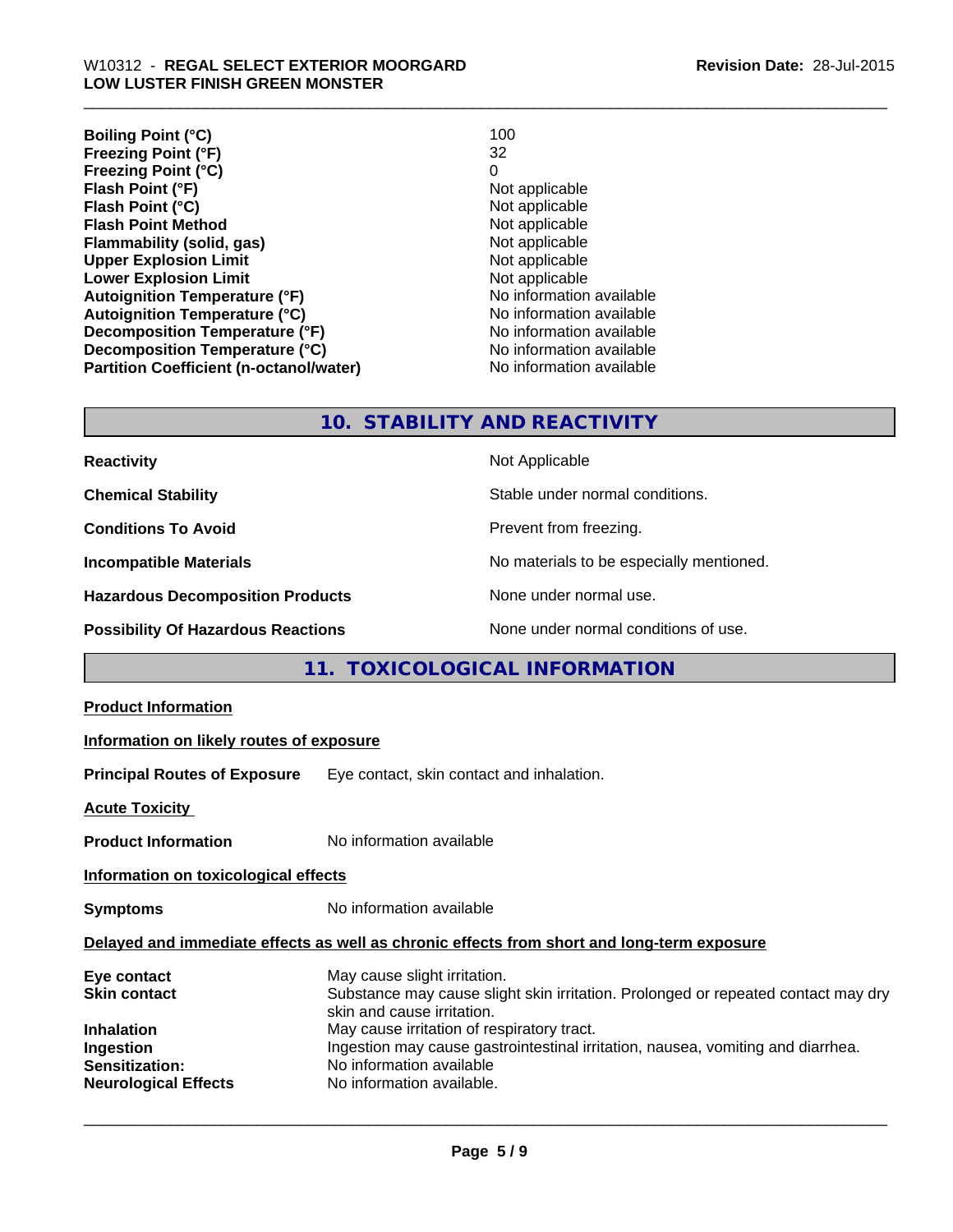| <b>Mutagenic Effects</b>        | No information available.                                                                                                                                                                                                                                                                                                            |
|---------------------------------|--------------------------------------------------------------------------------------------------------------------------------------------------------------------------------------------------------------------------------------------------------------------------------------------------------------------------------------|
| <b>Reproductive Effects</b>     | No information available.                                                                                                                                                                                                                                                                                                            |
| <b>Developmental Effects</b>    | No information available.                                                                                                                                                                                                                                                                                                            |
| <b>Target Organ Effects</b>     | No information available.                                                                                                                                                                                                                                                                                                            |
| <b>STOT - single exposure</b>   | No information available.                                                                                                                                                                                                                                                                                                            |
| <b>STOT - repeated exposure</b> | Causes damage to organs through prolonged or repeated exposure if inhaled.<br>Contains: Crystalline Silica which has been determined to be carcinogenic to<br>humans by IARC (1) when in respirable form. Risk of cancer depends on duration<br>and level of inhalation exposure to spray mist or dust from sanding the dried paint. |
| Other adverse effects           | No information available.                                                                                                                                                                                                                                                                                                            |
| <b>Aspiration Hazard</b>        | No information available                                                                                                                                                                                                                                                                                                             |

\_\_\_\_\_\_\_\_\_\_\_\_\_\_\_\_\_\_\_\_\_\_\_\_\_\_\_\_\_\_\_\_\_\_\_\_\_\_\_\_\_\_\_\_\_\_\_\_\_\_\_\_\_\_\_\_\_\_\_\_\_\_\_\_\_\_\_\_\_\_\_\_\_\_\_\_\_\_\_\_\_\_\_\_\_\_\_\_\_\_\_\_\_

#### **Numerical measures of toxicity**

**The following values are calculated based on chapter 3.1 of the GHS document**

**ATEmix (oral)** 3186 mg/kg

**Component** 

**Acute Toxicity** 

Silica, crystalline LD50 Oral: 500 mg/kg (Rat) vendor data Titanium dioxide LD50 Oral: > 10000 mg/kg (Rat) LD50 Dermal:  $> 10000$  mg/m<sup>3</sup> (Rabbit) LC50 Inhalation (Dust):  $> 6.82$  mg/L (Rat, 4 hr.) Zinc oxide LD50 Oral: 5000 mg/kg (Rat) LC50 Inhalation (Dust):  $> 5700$  mg/m<sup>3</sup> (Rat, 4 hr.) Carbon black LD50 Oral: > 15400 mg/kg (Rat) LD50 Dermal: > 3000 mg/kg (Rabbit)

#### **Carcinogenicity**

*The information below indicates whether each agency has listed any ingredient as a carcinogen:.*

| <b>Chemical Name</b> | <b>IARC</b>         | <b>NTP</b>  | <b>OSHA Carcinogen</b> |
|----------------------|---------------------|-------------|------------------------|
|                      | - Human Carcinogen  | Known Human | Listed                 |
| Silica, crystalline  |                     | Carcinogen  |                        |
|                      | 2B - Possible Human |             | Listed                 |
| Titanium dioxide     | Carcinogen          |             |                        |
|                      | 2B - Possible Human |             | Listed                 |
| Carbon black         | Carcinogen          |             |                        |

• Crystalline Silica has been determined to be carcinogenic to humans by IARC (1) when in respirable form. Risk of cancer depends on duration and level of inhalation exposure to spray mist or dust from sanding the dried paint.

• Although IARC has classified titanium dioxide as possibly carcinogenic to humans (2B), their summary concludes: "No significant exposure to titanium dioxide is thought to occur during the use of products in which titanium dioxide is bound to other materials, such as paint."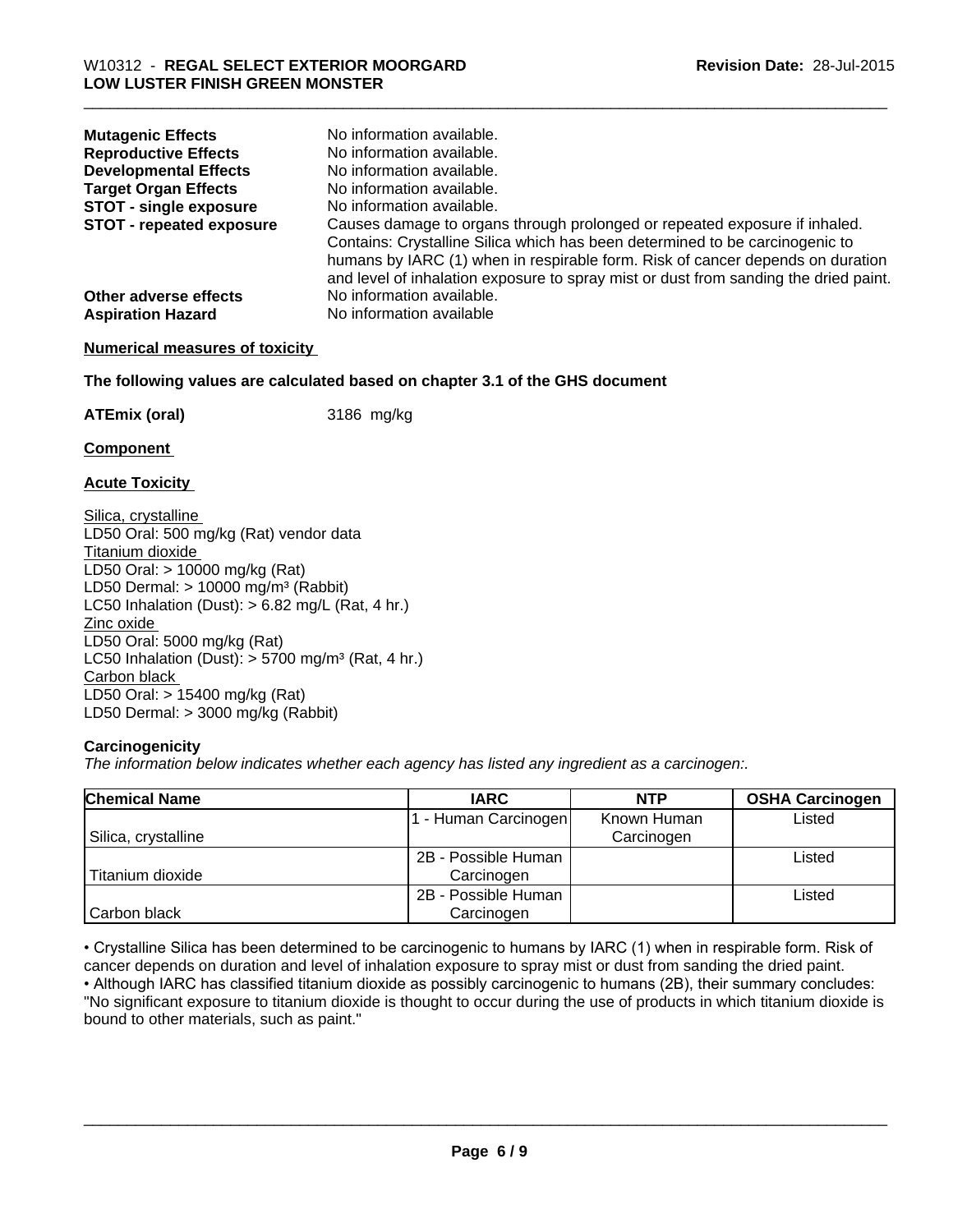#### **Legend**

IARC - International Agency for Research on Cancer NTP - National Toxicity Program OSHA - Occupational Safety & Health Administration

**12. ECOLOGICAL INFORMATION**

\_\_\_\_\_\_\_\_\_\_\_\_\_\_\_\_\_\_\_\_\_\_\_\_\_\_\_\_\_\_\_\_\_\_\_\_\_\_\_\_\_\_\_\_\_\_\_\_\_\_\_\_\_\_\_\_\_\_\_\_\_\_\_\_\_\_\_\_\_\_\_\_\_\_\_\_\_\_\_\_\_\_\_\_\_\_\_\_\_\_\_\_\_

## **Ecotoxicity Effects**

The environmental impact of this product has not been fully investigated.

## **Product Information**

#### **Acute Toxicity to Fish**

No information available

#### **Acute Toxicity to Aquatic Invertebrates**

No information available

#### **Acute Toxicity to Aquatic Plants**

No information available

#### **Persistence / Degradability**

No information available.

#### **Bioaccumulation / Accumulation**

No information available.

#### **Mobility in Environmental Media**

No information available.

#### **Ozone**

No information available

## **Component**

# **Acute Toxicity to Fish**

Titanium dioxide LC50: > 1000 mg/L (Fathead Minnow - 96 hr.)

#### **Acute Toxicity to Aquatic Invertebrates**

No information available

#### **Acute Toxicity to Aquatic Plants**

No information available

# **13. DISPOSAL CONSIDERATIONS**

**Waste Disposal Method** Dispose of in accordance with federal, state, provincial, and local regulations. Local requirements may vary, consult your sanitation department or state-designated environmental protection agency for more disposal options.

 $\overline{\phantom{a}}$  ,  $\overline{\phantom{a}}$  ,  $\overline{\phantom{a}}$  ,  $\overline{\phantom{a}}$  ,  $\overline{\phantom{a}}$  ,  $\overline{\phantom{a}}$  ,  $\overline{\phantom{a}}$  ,  $\overline{\phantom{a}}$  ,  $\overline{\phantom{a}}$  ,  $\overline{\phantom{a}}$  ,  $\overline{\phantom{a}}$  ,  $\overline{\phantom{a}}$  ,  $\overline{\phantom{a}}$  ,  $\overline{\phantom{a}}$  ,  $\overline{\phantom{a}}$  ,  $\overline{\phantom{a}}$ 

# **14. TRANSPORT INFORMATION**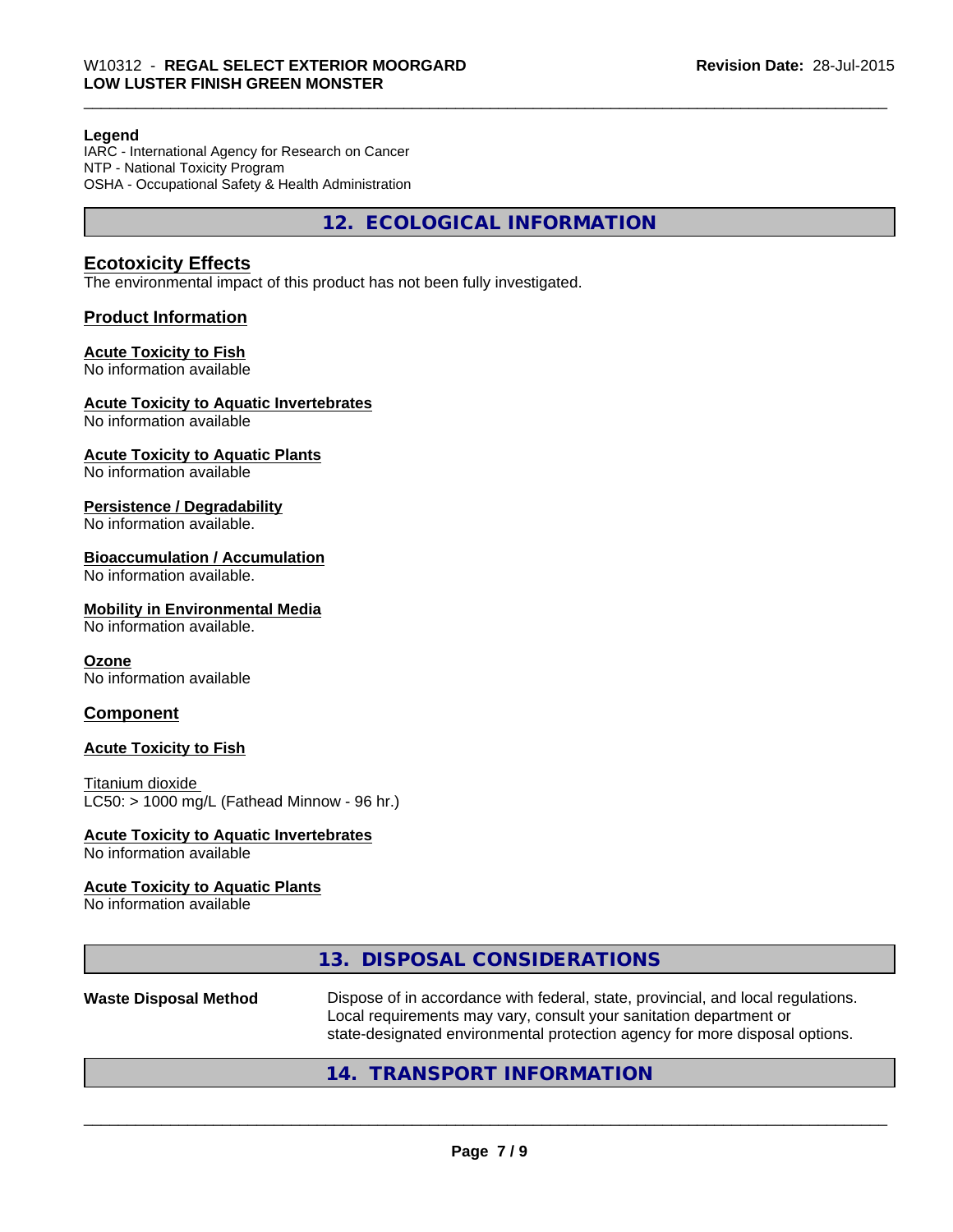| <b>DOT</b>         | Not regulated              |
|--------------------|----------------------------|
| <b>ICAO / IATA</b> | Not regulated              |
| <b>IMDG / IMO</b>  | Not regulated              |
|                    | 15. REGULATORY INFORMATION |

# **International Inventories**

| <b>TSCA: United States</b> | Yes - All components are listed or exempt. |
|----------------------------|--------------------------------------------|
| <b>DSL: Canada</b>         | Yes - All components are listed or exempt. |

# **Federal Regulations**

| SARA 311/312 hazardous categorization |     |  |
|---------------------------------------|-----|--|
| Acute Health Hazard                   | Nο  |  |
| Chronic Health Hazard                 | Yes |  |
| Fire Hazard                           | No  |  |
| Sudden Release of Pressure Hazard     | Nο  |  |
| Reactive Hazard                       | No  |  |

#### **SARA 313**

Section 313 of Title III of the Superfund Amendments and Reauthorization Act of 1986 (SARA). This product contains a chemical or chemicals which are subject to the reporting requirements of the Act and Title 40 of the Code of Federal Regulations, Part 372:

| <b>Chemical Name</b> | <b>CAS-No</b> | Weight % (max) | <b>CERCLA/SARA 313</b><br>(de minimis concentration) |
|----------------------|---------------|----------------|------------------------------------------------------|
| Zinc oxide           | 314-13-2      |                |                                                      |

#### **Clean Air Act, Section 112 Hazardous Air Pollutants (HAPs) (see 40 CFR 61)**

This product contains the following HAPs:

*None*

# **State Regulations**

### **California Proposition 65**

*This product may contain small amounts of materials known to the state of California to cause cancer or reproductive harm.*

## **State Right-to-Know**

| <b>Chemical Name</b> | <b>Massachusetts</b> | <b>New Jersey</b> | Pennsylvania |
|----------------------|----------------------|-------------------|--------------|
| Silica, crystalline  |                      |                   |              |
| Titanium dioxide     |                      |                   |              |
| Zinc oxide           |                      |                   |              |
| Carbon black         |                      |                   |              |